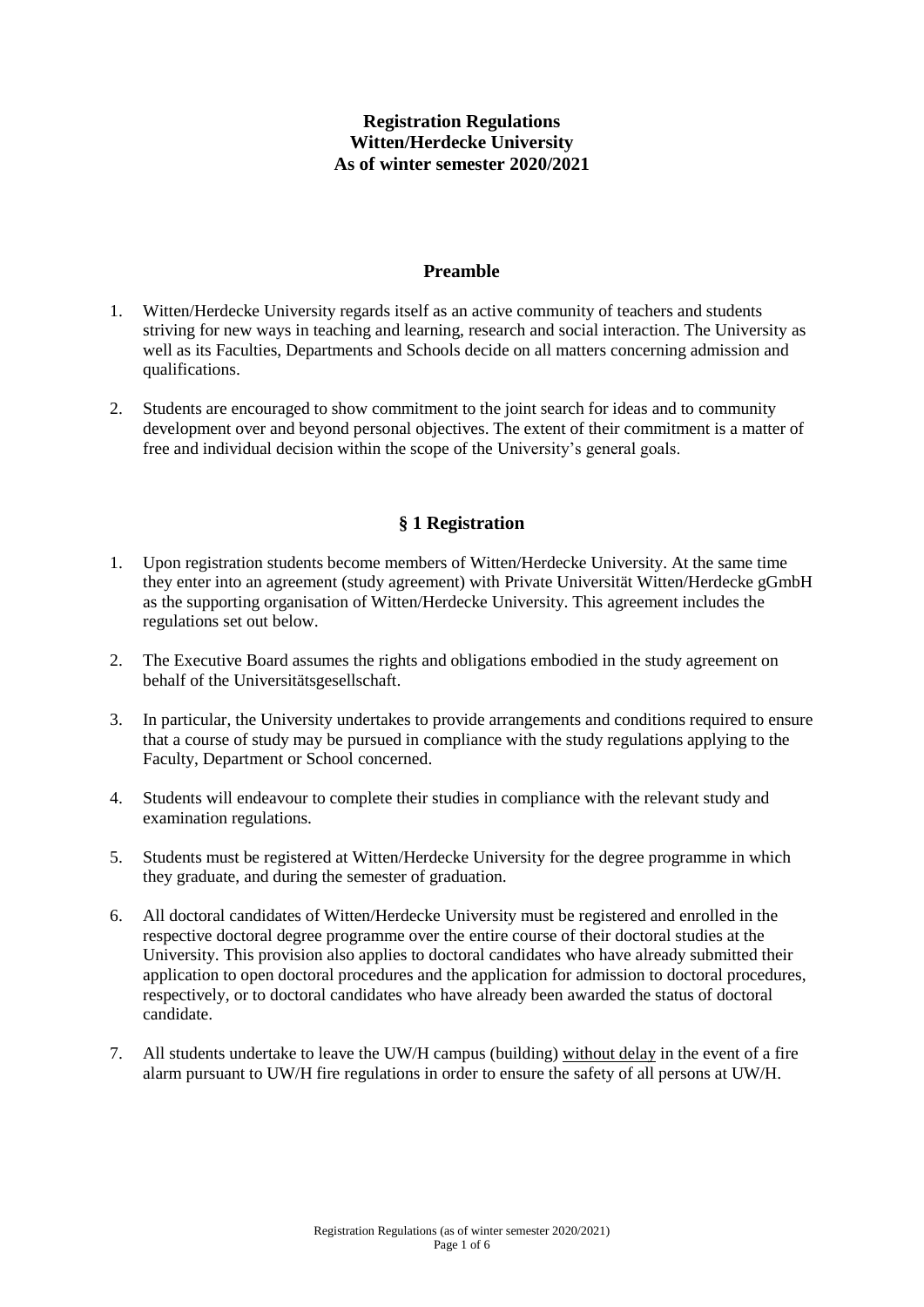### **§ 2 Procedures**

- 1. The Registrar's Office will complete the registration procedures and confirm the student status after applicants have submitted all documents required for registration.
- 2. The Registrar's Office provides information on the documents and formal requirements for registration.
- 3. The Registrar's Office sends information relating to re-registration, leave of absence (deferment) and exmatriculation / de-registration by email to the email account assigned to each new student upon registration at Witten/Herdecke University. Upon registration, students may download the Certificate of Enrolment, the Certificate of Progress of Studies, the Certificate of Exmatriculation, the Notice of Exmatriculation and the Certificate of Retirement Pension (certificate for the purposes of the statutory pension insurance) via the University's online system.
- 4. For applicants without a school leaving certificate (German Abitur) or equivalent accepted by the Faculty, Department or School in the form of a certified copy, special admission requirements may apply as laid down in § 49 HFG (Academic Freedom Act).
- 5. Students applying for admission or already registered consent to their personal data being collected, processed and employed as required for use by the University's student administration. They agree to data being exchanged with the Hochschulwerk (student union) and the StudierendenGesellschaft (student association).
- 6. Witten/Herdecke University currently charges tuition fees as a financial contribution to the budget from all students. For exact amounts and modes of payment see current University Regulations on Fees.
- 7. The Hochschulwerk Witten e.V. charges an additional amount as student welfare contribution and a fee for the semester ticket (student travel card). For exact amounts see current Regulations on Fees.
- 8. Exceptions to the registration deadlines will not be accepted. As the registration deadlines are variable, they will be announced in a suitable electronic format.
- 9. Doctoral candidates may register at any time during the academic year.
- 10. Further information on registration dates and any additional formalities may be requested from the Registrar's Office.

### **§ 3 Re-Registration**

- 1. All students registered at Witten/Herdecke University and wishing to continue their course of study are requested to re-register for each semester.
- 2. The Registrar's Office provides information on all formalities required.
- 3. Dates for re-registration will be decided by the Senate in agreement with the Faculties, Departments and Schools concerned and announced by the Registrar's Office. Currently, reregistration for the summer semester is from 15 January to 15 February, for the winter semester from 1 June to 30 June. Exceptions to these deadlines will not be accepted.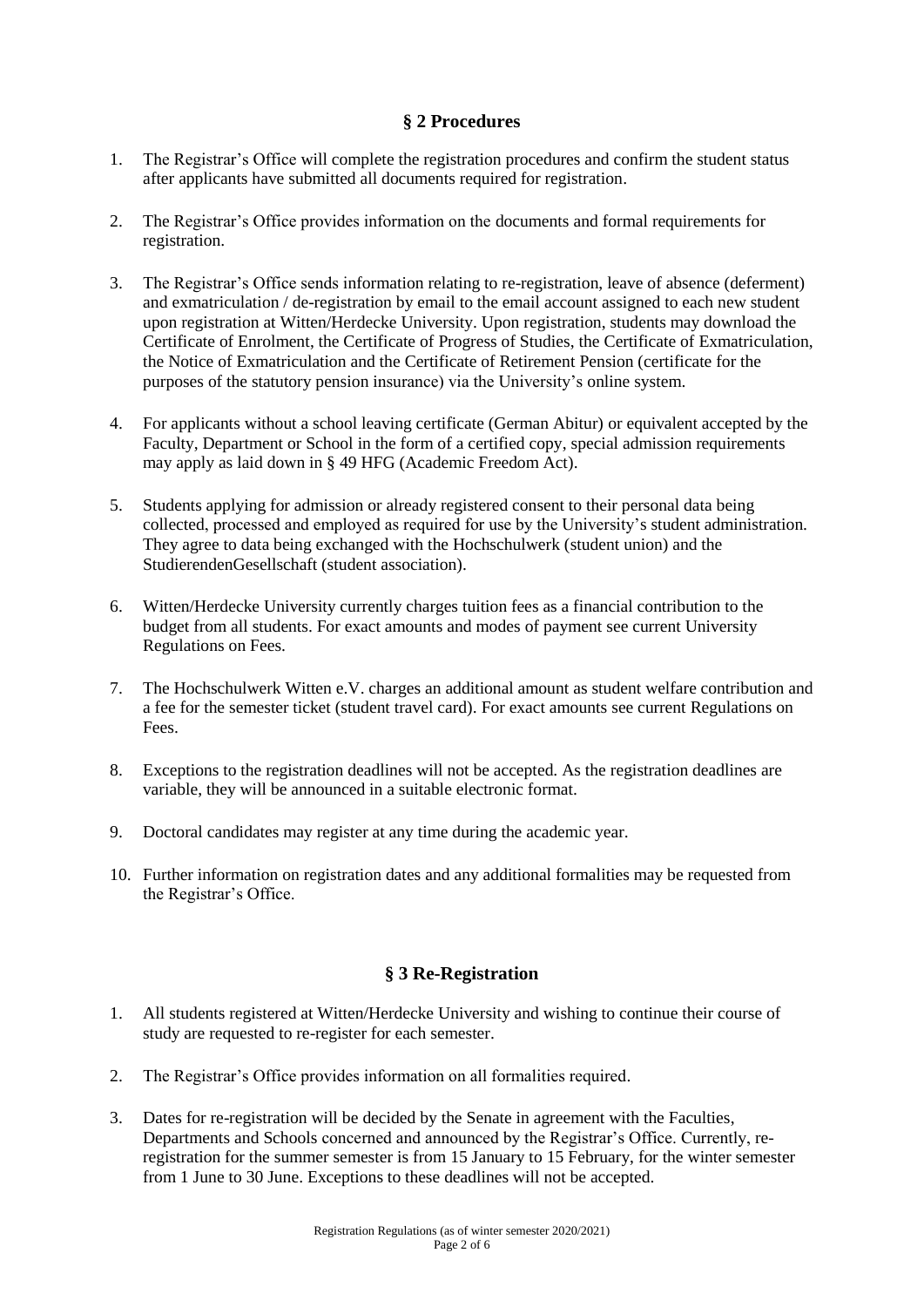- 4. For proof of payment of charges required for re-registration, Regulations on Fees valid at the time of re-registration are applicable.
- 5. Students wishing to change to another programme within UW/H (except changing from BA to MA) should do so up to the third semester. If such change is planned, students have to go through the admission procedures of the corresponding Faculty, Department or School and to register for the new programme within the stipulated registration period.

If students wish to change from one programme variant to another, for example, from a programme's six-semester variant to the eight-semester variant, students have to submit the corresponding application, duly approved by the Dean, to the Registrar's Office within the reregistration period, together with re-registration documents for the next semester. A change during an ongoing semester is not possible. The application form is available at the Registrar's Office.

6. On re-registration students accept registration regulations applicable at the time of re-registration.

### **§ 4 Exmatriculation / De-Registration**

- 1. On passing final examinations and graduating from the University, students automatically cease to be registered and receive a corresponding email confirmation.
- 2. Registered UW/H students not wishing to continue their course of study must apply in writing for de-registration. Backdated de-registration is not possible. Upon de-registration, students lose their membership of Witten/Herdecke University. The agreement between Witten/Herdecke University and the student is terminated on cancellation of membership.

Exmatriculation / de-registration is linked to fulfilment of certain commitments to the University or its organising body by the student. Such conditions may include return of borrowed property, payment of fees etc.

- 3. Compulsory exmatriculation may occur if
	- a) a student's original registration or re-registration was based on coercion, fraud or bribery.
	- b) a student who has registered fails to commence the course of study or to re-register without applying for a leave of absence / deferment; on expiry of six weeks after the deadline, the University is free to exmatriculate the student.
	- c) a student has finally not passed the examination or not met course requirements laid down in the study regulations, or has failed to provide evidence that these requirements have been met. The Faculty, Department or School concerned will decide whether proper evidence has been provided that an examination was not passed.
	- d) a student exceeds the normal length of time set for completion of the course by 4 and more semesters, for whatever reason, and cannot present the Dean's permit for re-registration / leave of absence. The Dean or a faculty member nominated by the Dean has a structured and documented interview with the student in question on continuation and conclusion of the course. Both sides may request the presence of an additional Faculty, Department or School member. The signed minutes of the interview must be submitted to the respective examination committee for decision on exmatriculation.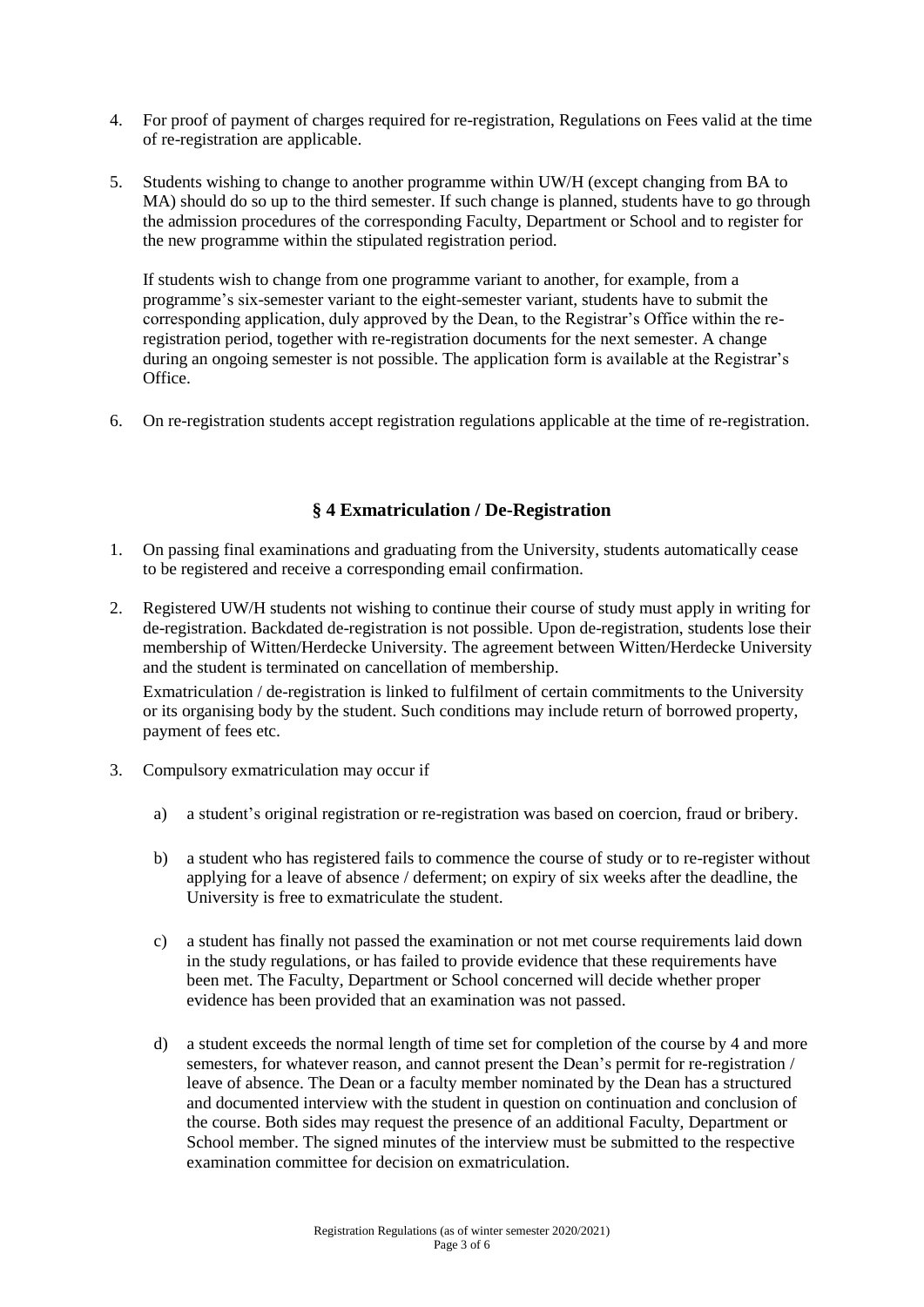e) a doctoral student, for whatever reason, requires more than 12 semesters for doctoral studies and cannot present a permit for re-registration / leave of absence issued by the head of the respective doctoral committee. The head of the doctoral committee has a structured and documented interview with the candidate on the continuation and completion of the doctoral project, in the presence of the candidate's mentor. Both sides may request the presence of an additional Faculty, Department or School member. The head of the doctoral committee decides on exmatriculation.

This procedure may be initiated only if Faculties, Departments or Schools contact the students and doctoral candidates being behind schedule in time.

- f) students fail to meet their obligations regarding payment of fees or return of property despite warnings and deadlines involving the announcement of compulsory exmatriculation; fees mentioned in registration regulations are stipulated in the Regulations on Fees.
- g) a disciplinary committee has annulled the study agreement with a student who has committed a serious offence or intentionally and severely disrupted work at the University or undermined working relationships so that this student's positive commitment as described in the preamble is no longer apparent.

# **§ 5 Disciplinary Committee**

1. The disciplinary committee at Witten/Herdecke University is a non-permanent committee of the Faculties convened by the President at the request of a student concerned or a University body concerned. It will decide on compulsory exmatriculation in accordance with  $\S 4(3)(g)$ .

The disciplinary committee thus convened will determine its own agenda.

- 2. Members of the committee are:
	- the President or a representative nominated by the President;
	- a member of the Senate or a representative nominated by the Senate;
	- a student designated by the student concerned;
	- a student designated by the Senate, whereby both students must belong to different Faculties;
	- a person from public life who is not a member of Witten/Herdecke University. This person must be a qualified judge and selected by the other members of the disciplinary committee and will chair the committee.
- 3. Decisions should be unanimous. If a unanimous decision cannot be reached, a simple majority will carry the vote.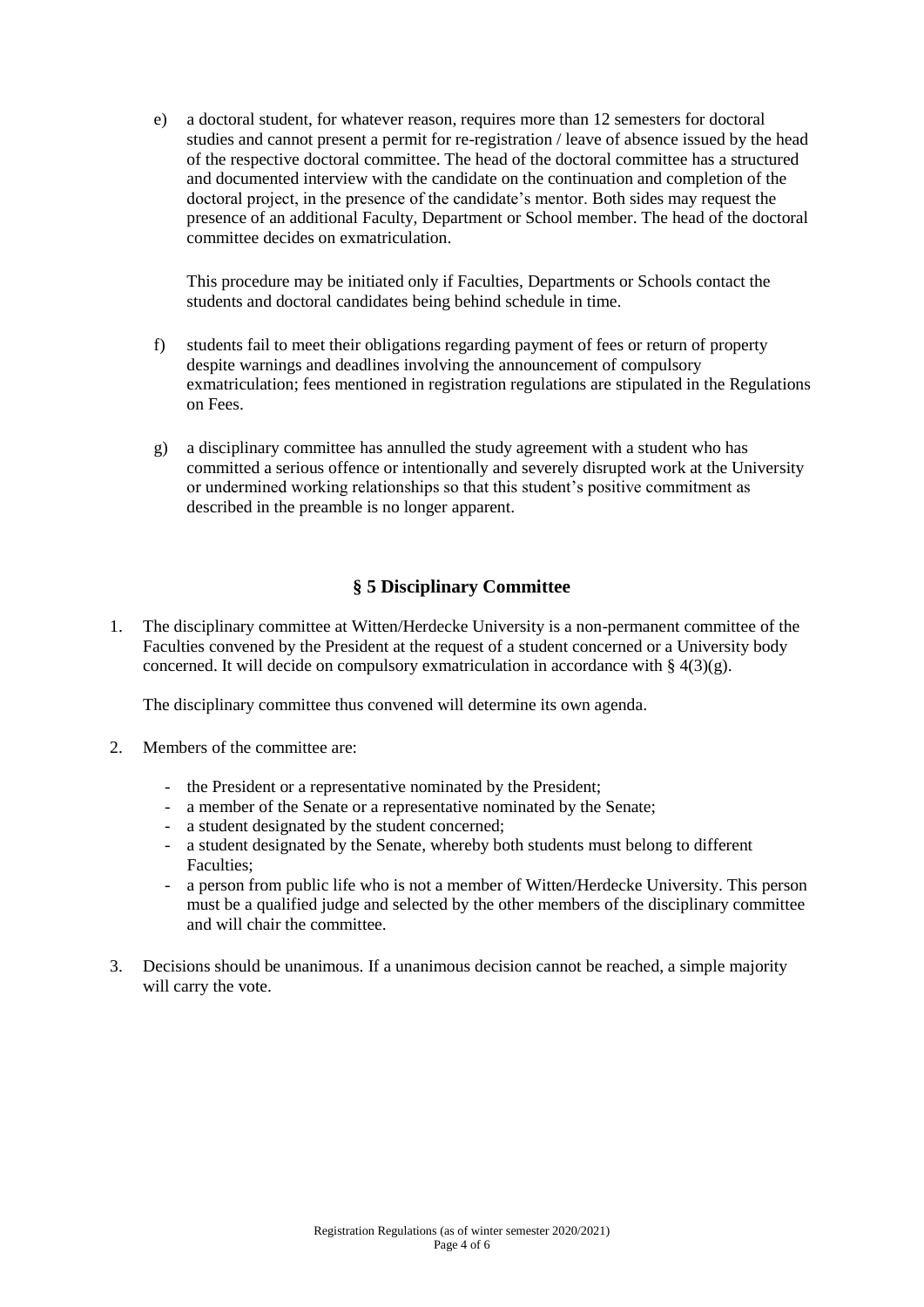### **§ 6 Leave of Absence**

1. Students must submit a written request to be granted a leave of absence (deferment).

This request must be submitted to the Faculty, Department or School, to be decided by the Dean or Student Dean of the Faculty, Department or School. For students pursuing double degree studies a request for a leave of absence necessarily applies to both programmes, with a leave of absence referring to individuals and not programmes.

Rejection of the request must be substantiated in writing.

- 2. In general, a leave of absence will not exceed two semesters. A leave of absence should not present a major obstacle to continuation of the course and the student's graduation.
- 3. A leave of absence is an alternative to re-registration and should be applied for/effected within the re-registration period [see § 3(3)] for the following semester. Exemptions are possible; in specific substantiated cases students may apply for a leave of absence within the ongoing semester.

# **§ 7 Guest Students**

- 1. Non-registered students may obtain written permission to attend as guest students provided the courses in question have sufficient free capacities.
- 2. Guest students may be granted admission to specific lectures and seminars, provided there are sufficient free capacities. The course lecturer may decide on a guest student's admission upon a written request to be addressed to the Dean.
- 3. Guest students will pay fees stipulated in the current Regulations on Fees. Registration regulations apply to guest students in all other respects as appropriate.

# **§ 8 Admission of Students for a Limited Period of Study**

Students from universities outside Germany may apply for registration at Witten/Herdecke University for a period of two semesters as a rule (e.g., exchange students).

Such students are not entitled to graduate from the University.

### **§ 9 Dual Registration**

- 1. Upon request, the University will admit students simultaneously enrolled at other universities to attend courses for a period of two semesters as a rule. This entitles them to attend seminars and lectures and to sit the pertinent examinations.
- 2. Application for dual registration must be submitted to the Dean of the Faculty concerned or, in the case of doctoral degree programmes, to the chairperson of the doctoral committee. The dean or chairperson will decide on such requests with the interests of the Faculty, Department or School and teaching staff in mind. A positive response to a request for dual registration should include details on type and scope of entitlement according to  $\S$  9(1).